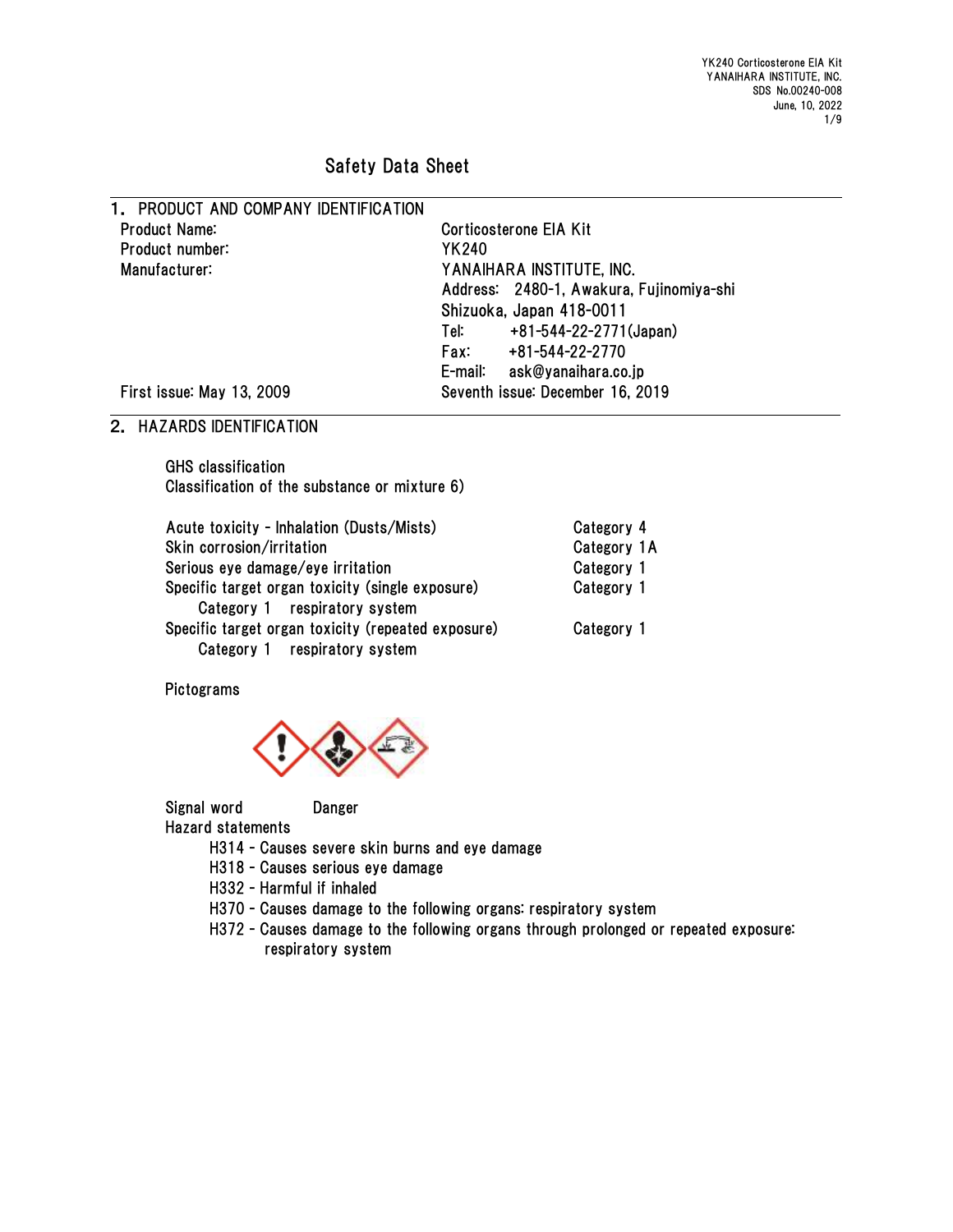YK240 Corticosterone EIA Kit YANAIHARA INSTITUTE, INC. SDS No.00240-008 June, 10, 2022 2/9

Precautionary statements-(Prevention)

Do not breathe dust/fume/gas/mist/vapors/spray Wash face, hands and any exposed skin thoroughly after handling. Do not eat, drink or smoke when using this product. Use only outdoors or in a well-ventilated area. Wear protective gloves/protective clothing/eye protection/face protection.

#### Precautionary statements-(Response)

IF SWALLOWED: Rinse mouth. Do not induce vomiting. IF ON SKIN (or hair): Remove/Take off immediately all contaminated clothing. Rinse skin with water/shower. IF INHALED: Remove victim to fresh air and keep at rest in a position comfortable for breathing. IF IN EYES: Rinse cautiously with water for several minutes. Remove contact lenses, if present and easy to do. Continue rinsing. Immediately call a POISON CENTER or doctor/physician. Call a POISON CENTER or doctor/physician if you feel unwell. Wash contaminated clothing before reuse.

Precautionary statements-(Storage)

Store locked up Store in a well-ventilated place. Keep container tightly closed. Precautionary statements-(Disposal) Dispose of contents/container to an approved waste disposal plant

### **Others**

Other hazards Not available

Other reagents may be harmful if inhaled and ingested. May cause eye and skin irritation.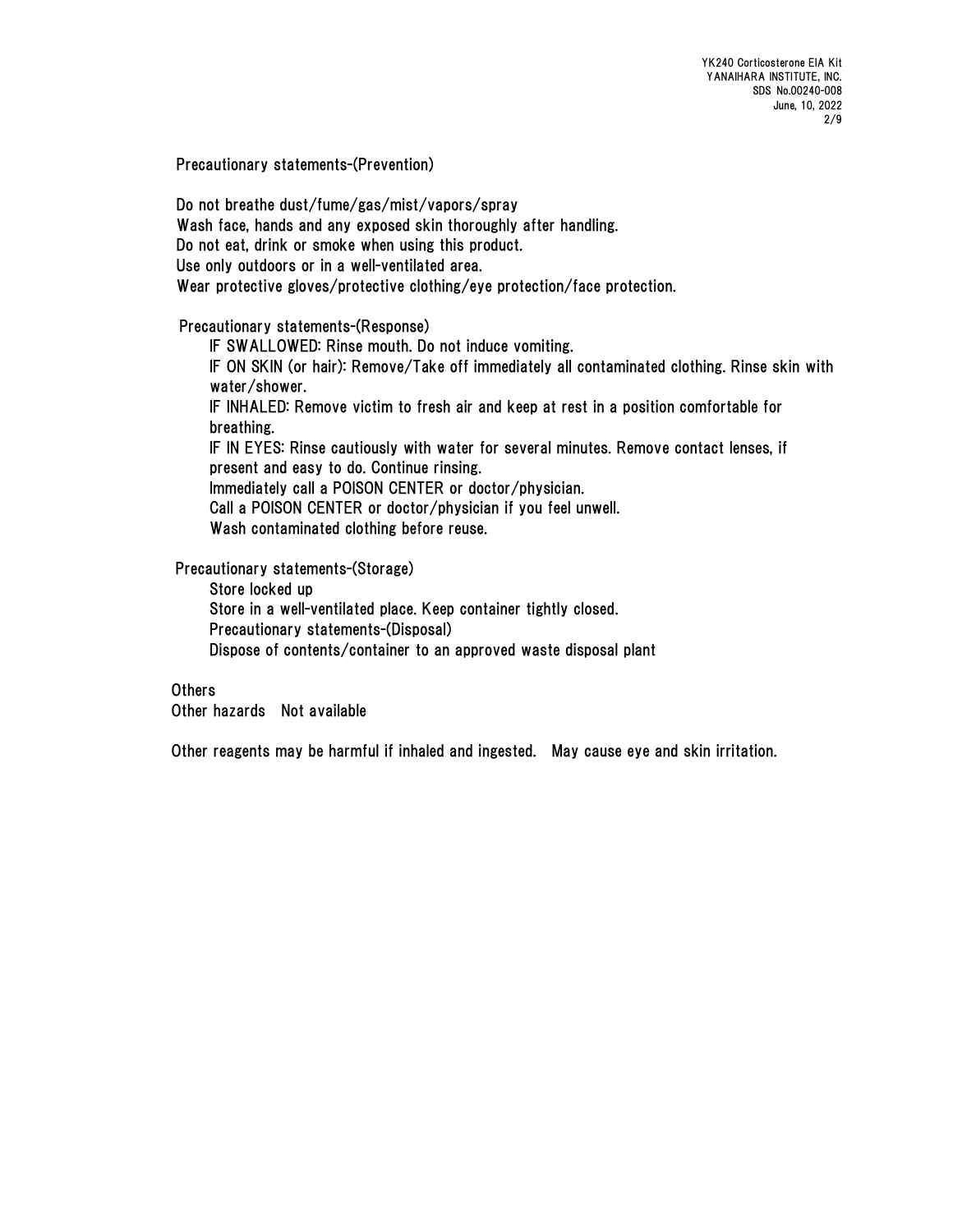#### 3. COMPOSITION, INFORMATION ON INGREDIENTS Product Name CAS Number Corticosterone EIA Kit
None

#### Kit components:

| <b>No</b> | Component                            | Quantity | Chemical name                                                                        | W <sub>t</sub> %  | CAS No.                | <b>Chemical Formula</b>       |
|-----------|--------------------------------------|----------|--------------------------------------------------------------------------------------|-------------------|------------------------|-------------------------------|
| 1)        | <b>Antibody Coated Plate</b>         | plate    | Plate coated with goat anti rabbit IgG<br>antibody $\circled{1}$                     |                   |                        |                               |
| 2)        | Corticosterone Standard              | 50 ng    | Synthetic corticosterone 2                                                           |                   | $50 - 22 - 6$          | C21H3004                      |
| 3)        | <b>HRP-Labeled</b><br>Corticosterone | $0.3$ mL | Horse radish peroxidase- Corticosterone<br>$\circled{3}$                             |                   |                        |                               |
| 4)        | Specific Antibody                    | 7 mL     | Rabbit anti Corticosterone antibody 4                                                |                   |                        |                               |
| 5)        | <b>TMB Substrate</b>                 | 12 mL    | 3.3'.5.5'-Tetramethylbenzidine 5                                                     | No<br>Information | 54827-17-7             | C16H20N2                      |
| 6)        | <b>Reaction Stopping</b><br>Solution | 12 mL    | Sulfuric acid (1M) 6                                                                 | 9.69%             | 7664-93-9              | <b>H2SO4</b>                  |
| 7)        | <b>Buffer Solution</b>               | $10$ mL  | Sodium hydrogen phosphate $\mathcal D$<br>$EDTA-2Na(8)$<br>BSA <sub>(9)</sub>        |                   | 7558-80-7<br>6381-92-6 | NaH2PO4<br>C10H14N2Na2O8.2H2O |
| 8)        | Sample Diluent                       | 50 mL    | A specific CBG displacer 10                                                          | $0.1 - 0.7%$      |                        |                               |
| 9)        | <b>Concentrated Wash</b><br>Solution | 25 mL    | Sodium chloride 11<br>Polyoxyethylene sorbitan monolaurate<br>$(T$ ween $20)$ $(12)$ | 18%<br>1%         | 7647-14-5<br>9005-64-5 | NaCl<br>C58H114026            |
| 10)       | Adhesive Foil                        | 2 sheets |                                                                                      |                   |                        |                               |

|                                                              | 4. FIRST AID MEASURES                 |                                                                                                                                        |                                                                                                                                                                                                     |  |  |  |
|--------------------------------------------------------------|---------------------------------------|----------------------------------------------------------------------------------------------------------------------------------------|-----------------------------------------------------------------------------------------------------------------------------------------------------------------------------------------------------|--|--|--|
|                                                              | Inhalation:                           |                                                                                                                                        | Immediately remove victim to fresh air. Consult a physician if necessary.                                                                                                                           |  |  |  |
|                                                              | Eye contact:                          |                                                                                                                                        | Immediately flush eyes with flooding amounts of running water for at least 15<br>minutes. Consult a physician if necessary.                                                                         |  |  |  |
|                                                              | Skin contact:                         | Immediately remove contaminated clothes and shoes, flush skin with plenty of<br>water or shower. Wash contaminated clothing and shoes. |                                                                                                                                                                                                     |  |  |  |
|                                                              |                                       |                                                                                                                                        | Consult a physician if necessary.                                                                                                                                                                   |  |  |  |
|                                                              | Ingestion:                            |                                                                                                                                        | Immediately seek medical attention.                                                                                                                                                                 |  |  |  |
| <b>FIRE FIGHTING MEASURES</b><br>5.<br>Flammable properties: |                                       |                                                                                                                                        |                                                                                                                                                                                                     |  |  |  |
|                                                              |                                       |                                                                                                                                        | Nonflammable                                                                                                                                                                                        |  |  |  |
|                                                              | Extinguishing media:                  |                                                                                                                                        | Foam, Carbon dioxide, dry chemical powder, soil, water                                                                                                                                              |  |  |  |
|                                                              | Fire fighting instructions:           |                                                                                                                                        | May emit toxic fumes under fire conditions. Wear full fire fighting<br>protective equipment including self-contained breathing apparatus.<br>Do not contact to the components when extinguish fire. |  |  |  |
|                                                              | <b>6. ACCIDENTAL RELEASE MEASURES</b> |                                                                                                                                        |                                                                                                                                                                                                     |  |  |  |
|                                                              | Personal precautions:                 |                                                                                                                                        | Remove all ignition sources and ventilate. Wear suitable protective<br>equipment. Avoid contact with skin and eyes. Keep off except persons<br>concerned.                                           |  |  |  |
|                                                              |                                       |                                                                                                                                        | Environmental precautions: Prevent spills from entering sewers, watercourses or low area, and prevent<br>from affecting environment.                                                                |  |  |  |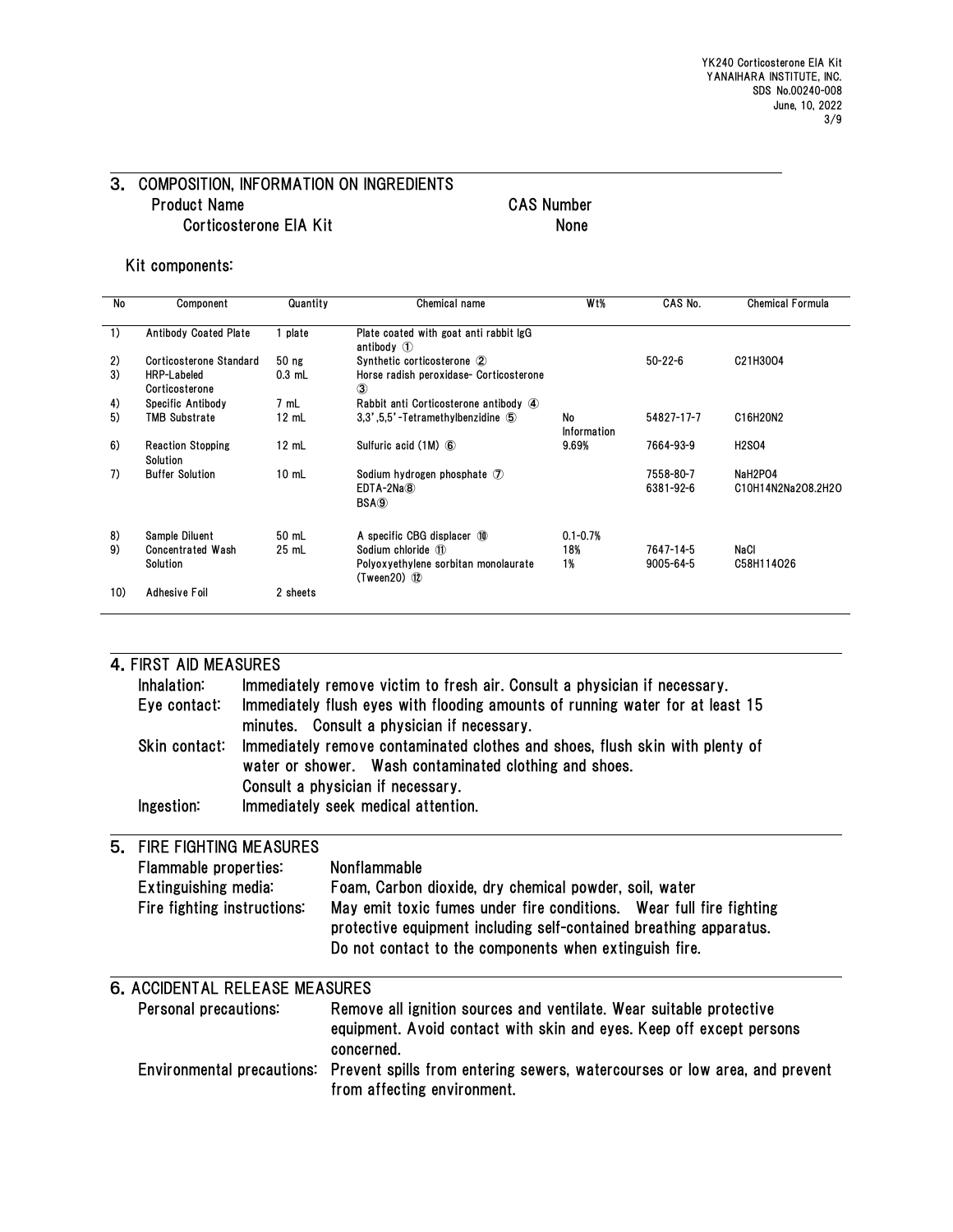Methods for Clean up: In case of spill of liquid material, take up or cover spilled material with ashes or other incombustible absorbents, and put in a container to be sealed. After completely picked up, dispose. In case of spill of solid or powder material, prevent causing dust, sweep and collect, and put in a container to be sealed. Wash the spill site with water.

# 7.HANDLING AND STORAGE

| Handling: | Obtain a package insert before use.                                    |
|-----------|------------------------------------------------------------------------|
|           | Read all the cautions for safety in the package insert before use.     |
|           | Avoid strong light.                                                    |
|           | Avoid contact, inhalation and swallow.                                 |
|           | Use only in open air or ventilated area.                               |
|           | Prevent from entering eyes.                                            |
|           | Ventilate the area to keep concentration in air below exposure limits. |
|           | Avoid inhalation of mist, vapor and spray of material.                 |
|           | Avoid contact with eyes, skin and clothing.                            |
|           | Do not smoke and eat while using this kit.                             |
|           | Wash hands thoroughly after handling.                                  |
|           | Prevent from entering environment.                                     |
|           | Handle materials with suitable protection.                             |
|           | Use suitable equipments.                                               |
|           | Do not pipette by mouth.                                               |
|           | Do not leak, overflow and scatter.                                     |
|           | Do not fall down and damage.                                           |
| Storage:  | Store away from sunlight in a cool and dark place at 36-47°F (2-8°C).  |

## 8.EXPOSURE CONTOROLS, PERSONAL PROTECTION

Engineering measures: General ventilation and/or local exhaust ventilation as well as process isolation is necessary to minimize employee exposure and maintain exposure limits below exposure limits. Equip eye flushing facilities and shower rooms near operating place where this kit is handled or stored.

| Control parameter: | 6 OSHA Final Limits; | $TWA = 1 mg/m3$          |
|--------------------|----------------------|--------------------------|
|                    | JSOH (Japan);        | $TWA = 1 mg/m3$          |
|                    | ACGIH TLV(s);        | TWA= $0.2 \text{ mg/m3}$ |

### Personal protection:

Respiratory protection; NIOSH and MSHA approved respirator. Hand protection; Suitable impervious gloves. Eye protection; Suitable safety glasses (goggles). Skin protection; Suitable protective clothing.

Others: Wash hands thoroughly after handling materials.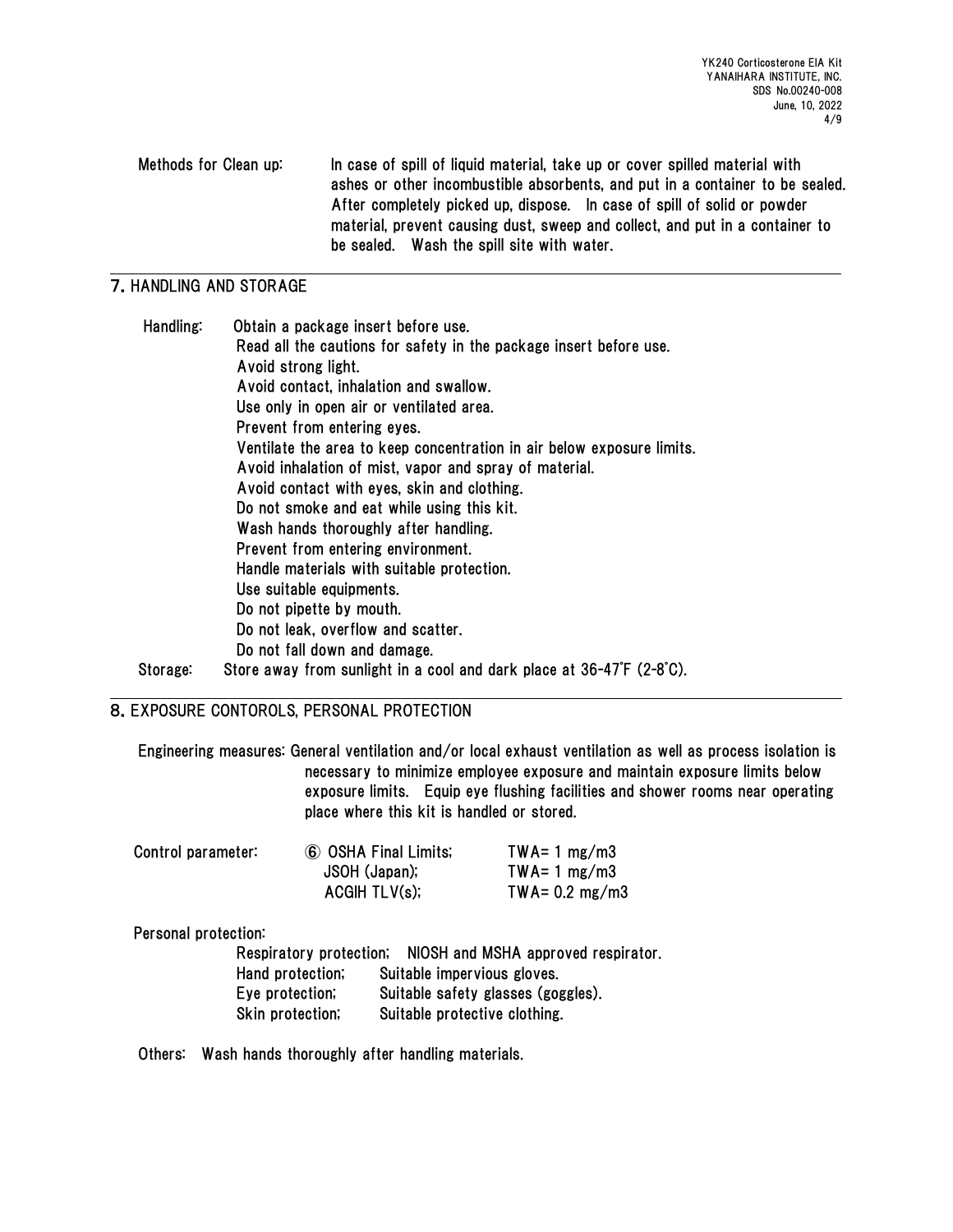| 9. PHYSICAL AND CHEMICAL PROPERTIES |
|-------------------------------------|
|-------------------------------------|

|                                                  | 1)                        | 2)                                      | 3)                                        | 4)                                 | 5)                                       | 6)                                 | 7)                                 | 8)                                 | 9)                                 | 10)                                      |
|--------------------------------------------------|---------------------------|-----------------------------------------|-------------------------------------------|------------------------------------|------------------------------------------|------------------------------------|------------------------------------|------------------------------------|------------------------------------|------------------------------------------|
| Appearance                                       | <b>Colorless</b><br>plate | White<br>color<br>lyophilized<br>powder | <b>Colorless</b><br>transparent<br>liquid | Colorless<br>transparent<br>liquid | Colorless<br>to pale<br>yellow<br>liquid | Colorless<br>transparent<br>liquid | Colorless<br>transparent<br>liquid | Colorless<br>transparent<br>liquid | Colorless<br>transparent<br>liquid | Colorless<br>transparent<br>polymersheet |
| рH                                               | N/A                       | N/A                                     | D/N/A                                     | D/N/A                              | $3.3 - 3.8$                              | D/N/A                              | 6.8                                | D/N/A                              | D/N/A                              | N/A                                      |
| <b>Melting point</b>                             | N/A                       | D/N/A                                   | N/A                                       | N/A                                | N/A                                      | N/A                                | N/A                                | N/A                                | N/A                                | N/A                                      |
| <b>Boiling point</b>                             | N/A                       | N/A                                     | D/N/A                                     | D/N/A                              | D/N/A                                    | D/N/A                              | D/N/A                              | D/N/A                              | D/N/A                              | N/A                                      |
| Flash point                                      | N/A                       | D/N/A                                   | D/N/A                                     | D/N/A                              | D/N/A                                    | D/N/A                              | D/N/A                              | D/N/A                              | D/N/A                              | N/A                                      |
| Explosive<br>limits                              | N/A                       | D/N/A                                   | D/N/A                                     | D/N/A                              | Not<br>explosive                         | D/N/A                              | D/N/A                              | D/N/A                              | D/N/A                              | N/A                                      |
| Vapor<br>pressure                                | N/A                       | D/N/A                                   | D/N/A                                     | D/N/A                              | D/N/A                                    | D/N/A                              | D/N/A                              | D/N/A                              | D/N/A                              | N/A                                      |
| Vapor density<br>(air=1)                         | N/A                       | D/N/A                                   | D/N/A                                     | D/N/A                              | D/N/A                                    | D/N/A                              | D/N/A                              | D/N/A                              | D/N/A                              | N/A                                      |
| Specific<br>gravity                              | D/N/A                     | D/N/A                                   | D/N/A                                     | D/N/A                              | 1.01                                     | D/N/A                              | D/N/A                              | D/N/A                              | D/N/A                              | D/N/A                                    |
| Solubility in<br>water                           | Insoluble                 | Soluble                                 | Mixable                                   | Mixable                            | Mixable                                  | Mixable                            | Mixable                            | Mixable                            | Mixable                            | Insoluble                                |
| Decomposition<br>temperature<br>1174.111.77.11.1 | N/A                       | D/N/A                                   | D/N/A                                     | D/N/A                              | D/N/A                                    | D/N/A                              | D/N/A                              | D/N/A                              | D/N/A                              | N/A                                      |

N/A: Not applicable;

D/N/A: data not available

| 10. STABILITY AND REACTIVITY          |                                                                                                              |
|---------------------------------------|--------------------------------------------------------------------------------------------------------------|
| Chemical stability:                   | Product is stable under normal handling.                                                                     |
| Shelf life:                           | Stable up to 24 months after manufacturing.                                                                  |
| Hazardous polymerization:             | Will not occur.                                                                                              |
| Conditions to avoid:                  | Extremes of temperature and direct sunlight, heat, flames and<br>sparks, static electricity, spark, moisture |
| Incompatibility with other materials: | Alkaline substances, metals, strong oxidizing agents                                                         |
| Hazardous decomposition products:     | Sulfur oxides(SOx), Carbon monoxide(CO), carbon dioxide(CO2),<br>Nitrogen oxides(NOx)                        |

#### 11.TOXICOLOGICAL INFORMATION

Information as the mixture is not available.

Acute toxicity : 5) Not classified

- 6) Sulfuric acid (inhalation, rat); 2H LC50=510mg/m3 (oral, rat) LD50=2140mg/kg Category 4 Hazard statement; Harmful if inhaled. Content=9.69%
- 9) Tween 20 (oral, rat); LD50=37000mg/kg Sodium chloride (oral, rat); LD50=3000mg/kg Not classified

### Skin corrosion/irritation:

- 5) Not classified
- 6) Sulfuric acid; Based on the NITE GHS classification. Category 1A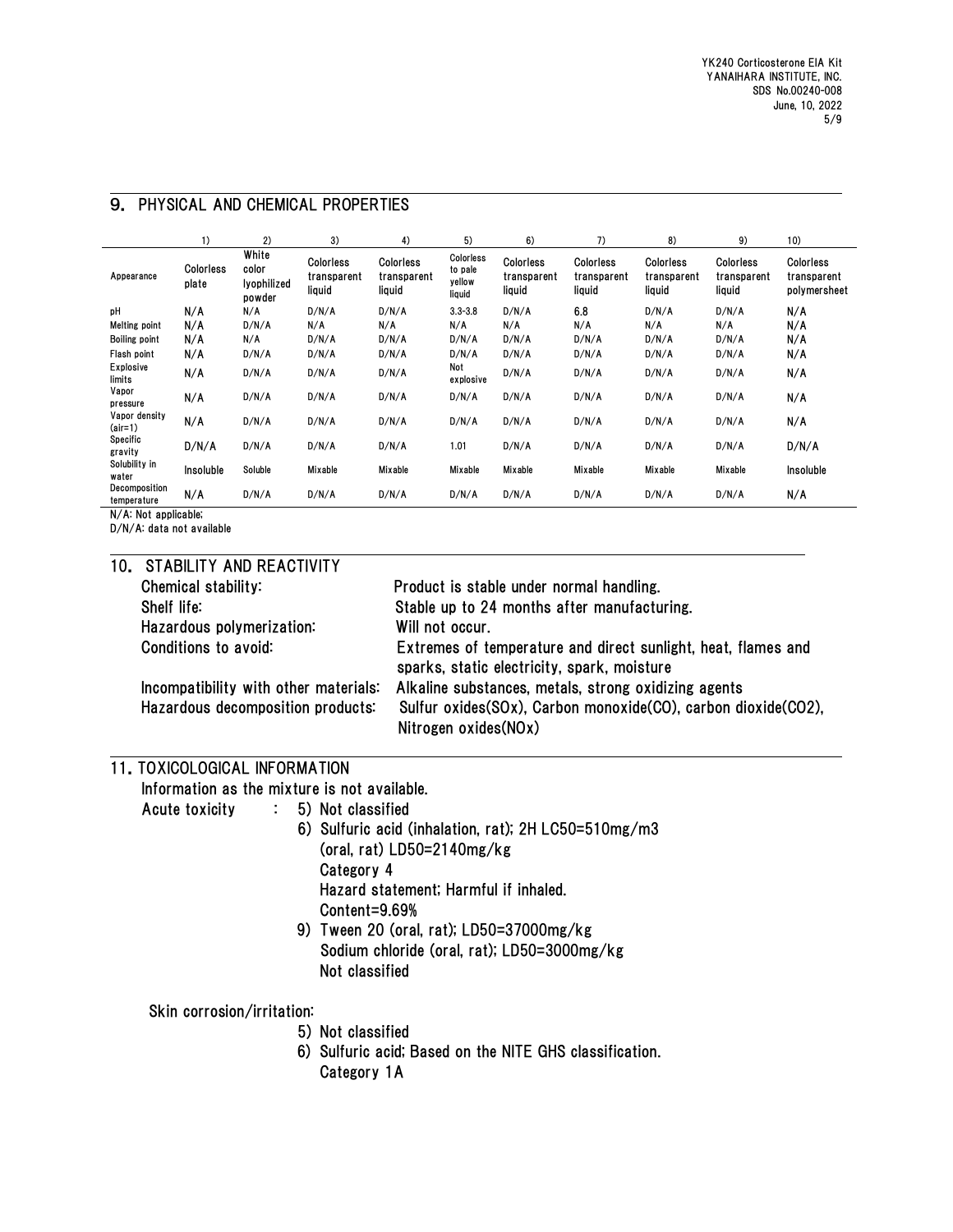Hazard statement; Causes severe skin burns and eye damage. Content=9.69%

 9) Tween 20 (skin, human); 15mg/3days, Mild Sodium chloride (skin, rabbit); 500mg/24H, Mild Category 3 Hazard statement; Skin irritant

Serious eye damage/irritation:

5) Not classified

- 6) Sulfuric acid; Based on the NITE GHS classification results. Category 1 Hazard statement; Causes serious eye damage.
- Content=9.69%
- 9) Tween 20 (eye); R-phase(s) =R36 (Irritating to eyes) Sodium chloride (eye, rabbit); 100mg/24H, Medium Category 2B Hazard statement; Causes eye irritation.

Respiratory or skin sensitization:

Respiratory sensitization

- 5) Not classified
- 6) Sulfuric acid; No data available.

Skin sensitization

- 5) Not classified
- 6) Sulfuric acid; No data available.

Germ cell mutagenicity:

- 5) Not classified
- 6) Sulfuric acid; No data available.

Carcinogenicity:

- 5) Not classified
- 6) Sulfuric acid; Occupational exposure to Mist of inorganic strong acids including sulfuric acid is classified to group 1 in IARC (to have carcinogenicity for human ), group A2 in ACGIH (suspected human carcinogens) and group K in NTP (known to have carcinogenicity for human). With respect for the evaluation by IARC and current evaluation by NTP, it should be classified to category 1, however since sulfuric acid itself is classified to Category 4 in DFGOT and is not classified to carcinogen by any other organization,

component 6) cannot be classified.

Reproductive toxicity:

- 5) Not classified
- 6) Sulfuric acid; No data available.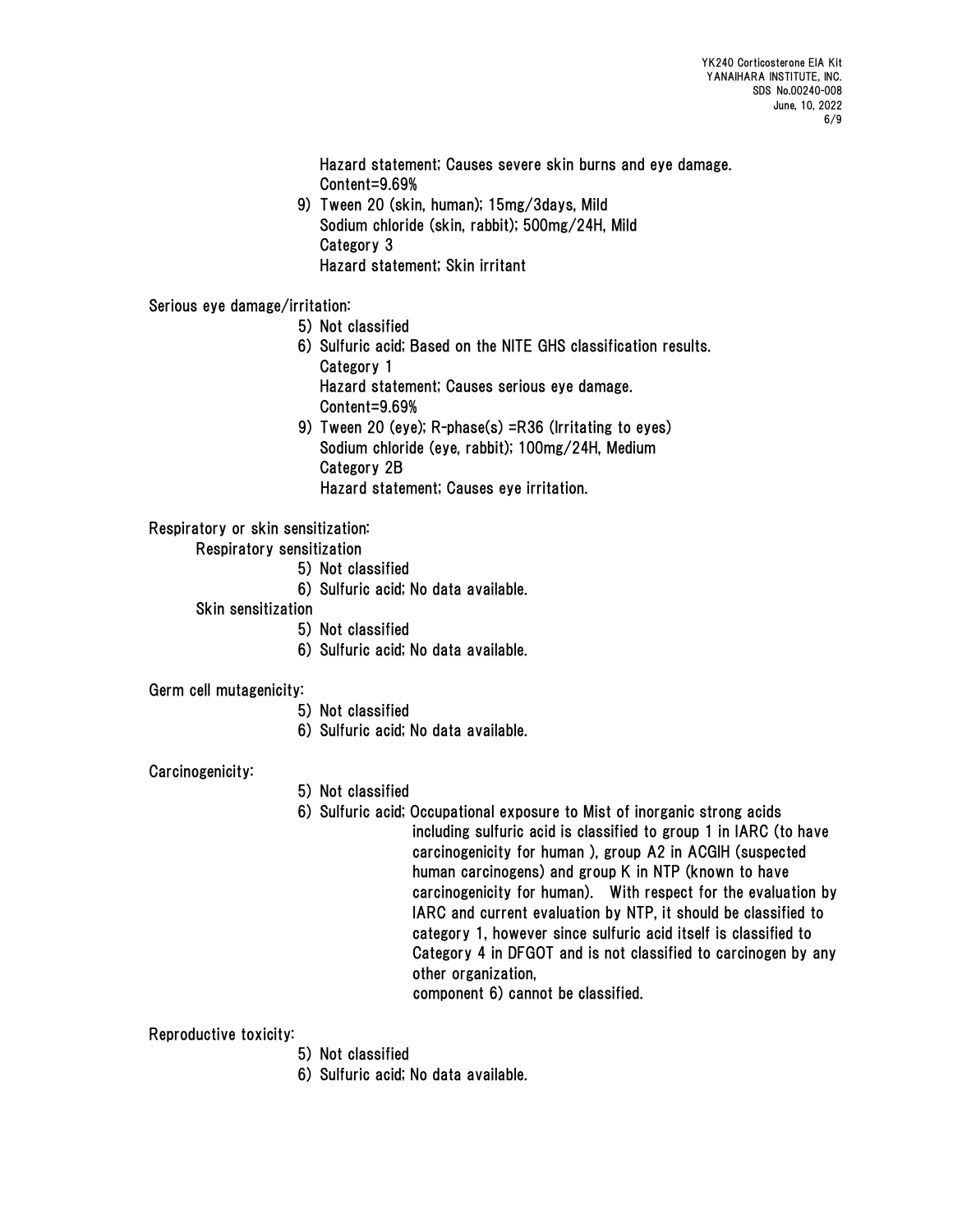Specific target organ systemic toxicity/Single exposure:

- 5) Not classified
- 6) Sulfuric acid; Based on the NITE GHS classification results.
	- Category 1 respiratory system
	- Hazard statement; Causes damage to the following organs: respiratory

system.

Content=9.69%

Specific target organ systemic toxicity/Repeated exposure:

- 5) Not classified
- 6) Sulfuric acid; Based on the NITE GHS classification results.
	- Category 1 respiratory system
	- Hazard statement; Causes damage to respiratory system with long term or repeated exposure: respiratory system.

Content=9.69%

# 12. ECOLOGICAL INFORMATION

 Information as the mixture is not available. Aquatic environmental toxicity/Acute phase:

- 5) No information available.
- 6) Sulfuric acid; In fish (Bluegill), 96H LC50=16-28mg/L Daphnia magna 24H EC50=29mg/L Hazard statement; Harmful to aquatic life.

Aquatic environmental toxicity/Chronical phase: 6) Sulfuric acid; Based on the NITE GHS classification results.

## 13.DISPOSAL CONSIDERATIONS

Dispose of all waste material including containers in accordance with all applicable laws and local environmental regulations.

### 14.TRANSPORT INFORMATION

IATA: As a mixture, the substance is subjected to no limitations.

15. REGULATORY INFORMATION

| International Inventories |        |
|---------------------------|--------|
| EINECS/ELINCS             | Listed |
| TSCA                      | Listed |

Japanese regulations Fire Service Act; Not applicable Poisonous and Deleterious Substances Control Law; Not applicable Industrial Safety and Health Act;

Group 3 Specified Chemical Substance, (Ordinance on Prevention of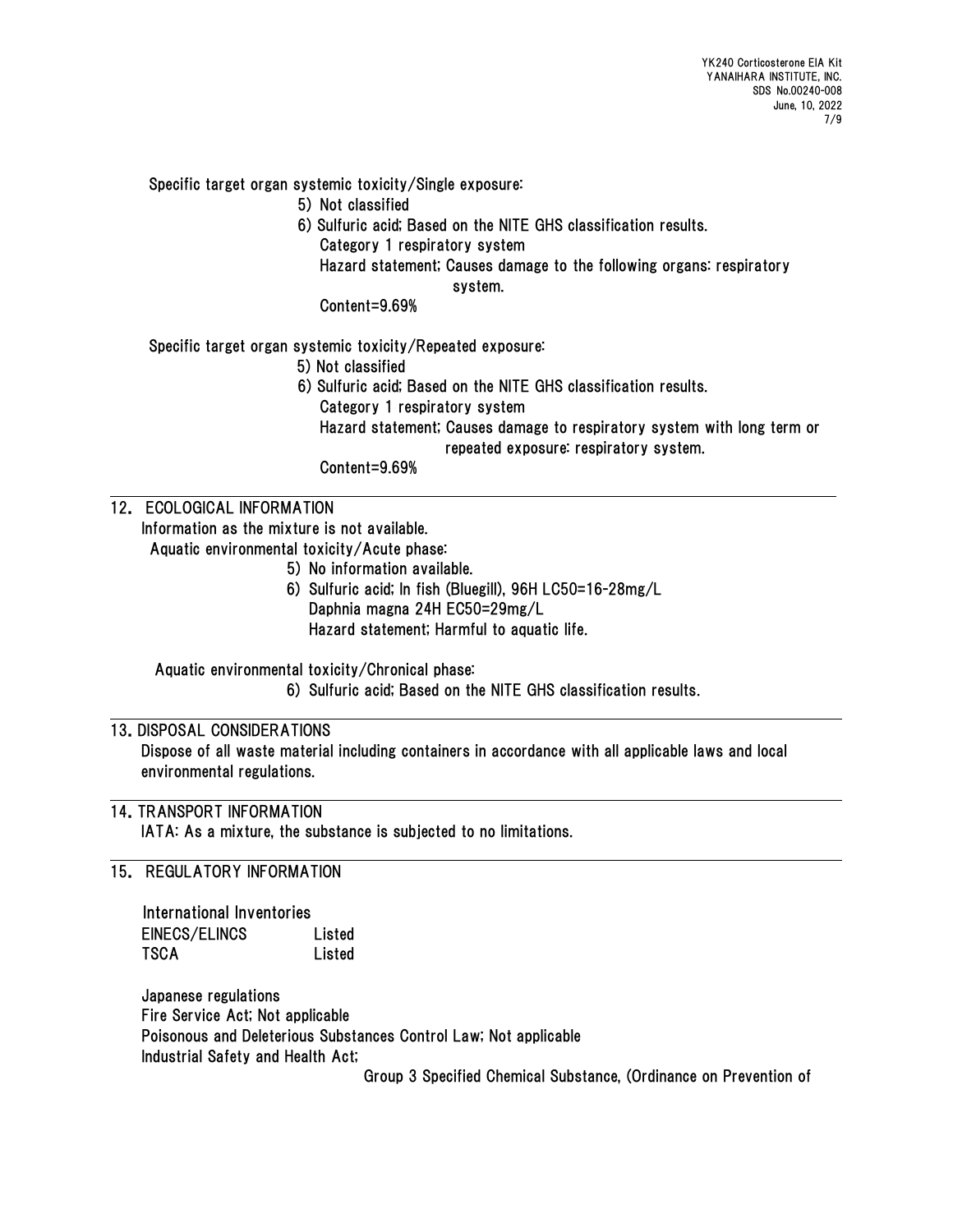|                                                | Hazards Due to Specified Chemical Substances Art. 2 Para. 1, Item 6)<br>Harmful Substances Whose Names Are to be Indicated on the Label<br>(Law Art.57, Para.1, Enforcement Order Art.18) |
|------------------------------------------------|-------------------------------------------------------------------------------------------------------------------------------------------------------------------------------------------|
|                                                | Notifiable Substances (Law Art.57-2, Enforcement Oder Art.18-2                                                                                                                            |
|                                                | No.613                                                                                                                                                                                    |
|                                                | Act on the Evaluation of Chemical Substances and Regulation of Their Manufacture, etc.;                                                                                                   |
|                                                | Priority Assessment Chemical Substances (Law Article 2, Para.5)                                                                                                                           |
|                                                | Regulations for the carriage and storage of dangerous goods in ship;                                                                                                                      |
|                                                | Corrosive Substances (Ordinance Art.3, Ministry of Transportation                                                                                                                         |
|                                                | Ordinance Regarding Transport by Ship and Storage)                                                                                                                                        |
| Civil Aeronautics Law;                         |                                                                                                                                                                                           |
|                                                | Corrosive Substances (Ordinance Art.194, MITL Nortification for Air                                                                                                                       |
|                                                | Transportation of Explosives etc.)                                                                                                                                                        |
| Air pollution Control Law; Specified substance |                                                                                                                                                                                           |

EU Directive 1999/45/EC; classification, packaging and labeling of dangerous Preparations

SYMBOL : C as component 6) R-phrases : 35 as component 6) S-phrases : 26-45 as component 6)

In case of contact with eyes, rinse immediately with plenty of water and seek medical advice. In case of accident or if you feel unwell, seek medical advice immediately.

EC index No. : ⑤=259-364-6, ⑥=016-020-00-8 Other ingredients=Not listed.

Follow all the regulations in your country.

#### 16. OTHER INFORMATION

Reference

1) Internal data of Yanaihara Institute, Inc. 2) Chemwatch MSDS 3) RTECS (2006) 4) EU RAR (2003) 5) SIDS (2001) 6) Environmental Risk Assessment of Chemicals Vol.3 (Ministry of environment, Japan) (2004) 7) ATSDR (1998) 8) SIDS (2001) 9) DFDS (2001) 10) EU- RAR (2002) 11) SIDS (2003) 12) CERI・NITE Hazard Assessment Report (2005) 13) NTP DB (Access on Dec., 2005) 14) Narotsky and Kavlock (1995)